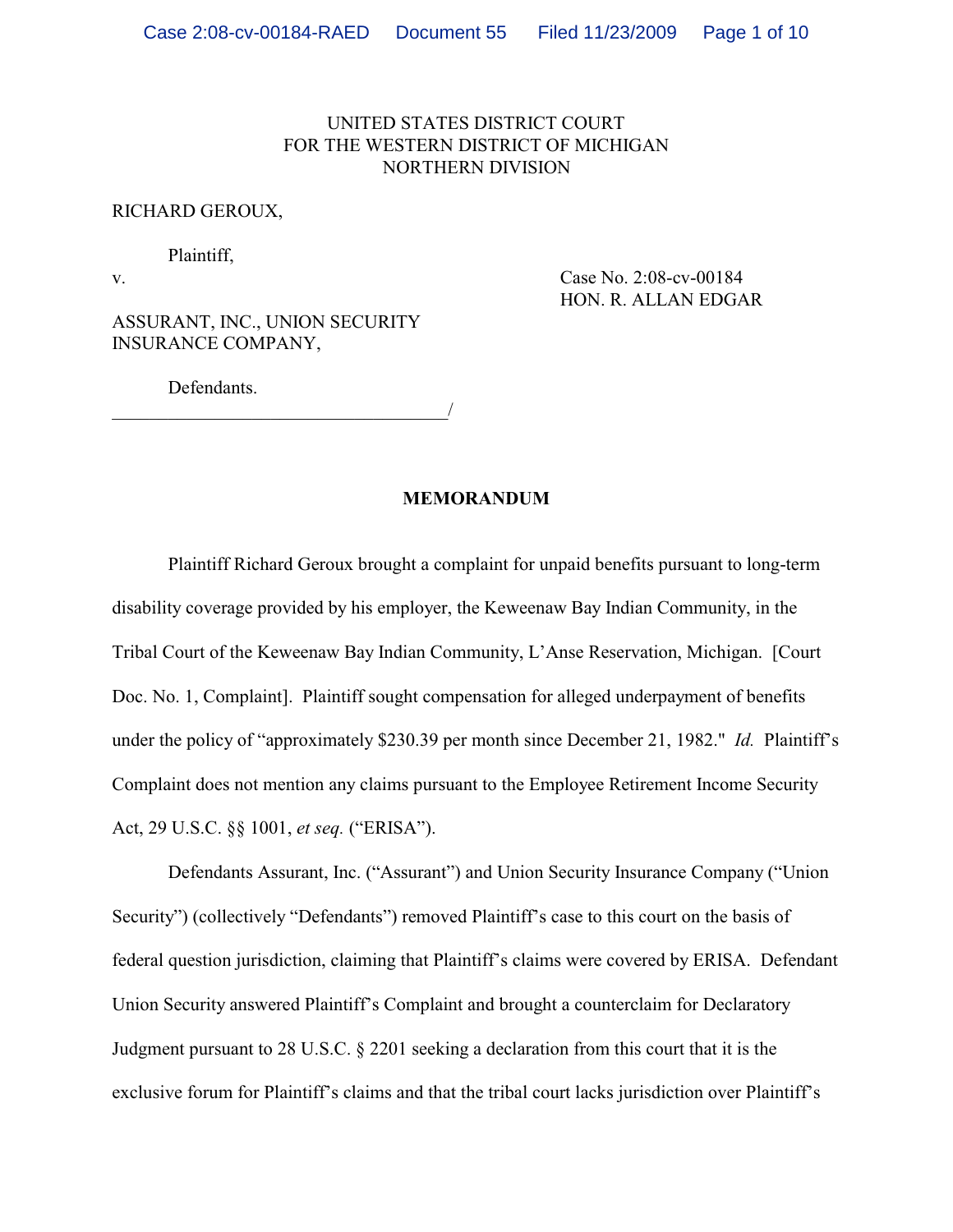claims. The counterclaim further asserts that Union Security should not be required to exhaust its claims in tribal court because that court lacks jurisdiction over ERISA claims.

Plaintiff moved to remand this action to the tribal court in August of 2008 and moved to dismiss Defendant Union Security's counterclaim in September of 2008. [Court Doc. Nos. 7, 14]. As detailed *infra*, the parties have submitted additional briefing and have received additional time from this court for conducting jurisdictional discovery. This court has reviewed the record and the arguments of the parties and has determined that Defendants have not fulfilled their burden of demonstrating this court's jurisdiction at this time. Therefore, Plaintiff's motions to remand and to dismiss the counterclaim will be **GRANTED**. This matter will be **REMANDED** to the Keweenaw Bay Indian Community Tribal Court.

### **I. Background**

The Complaint asserts that Plaintiff is Native American and that he is a former employee and member of the Keweenaw Bay Indian Community ("Keweenaw Community"). Complaint, II, ¶ 2. The Keweenaw Community is located in Baraga and Marquette County, Michigan. Plaintiff claims that he is a third-party beneficiary of an insurance policy between the Keweenaw Bay Indian Community and Mutual Benefit Life Insurance Company ("Mutual Benefit") and its successors in interest, Union Security and Assurant.

Plaintiff asserts that on June 1, 1980 Mutual Benefit issued Group Policy #G25012, Certificate #311 ("Policy") for the Keweenaw Community. The insurance provided long-term disability insurance for employees of the community. Plaintiff asserts that the coverage was "designed to provide benefits of 60% of an individual's monthly earnings up to a monthly payment limit of 70% of that individual's monthly earnings." Complaint, ¶ 8.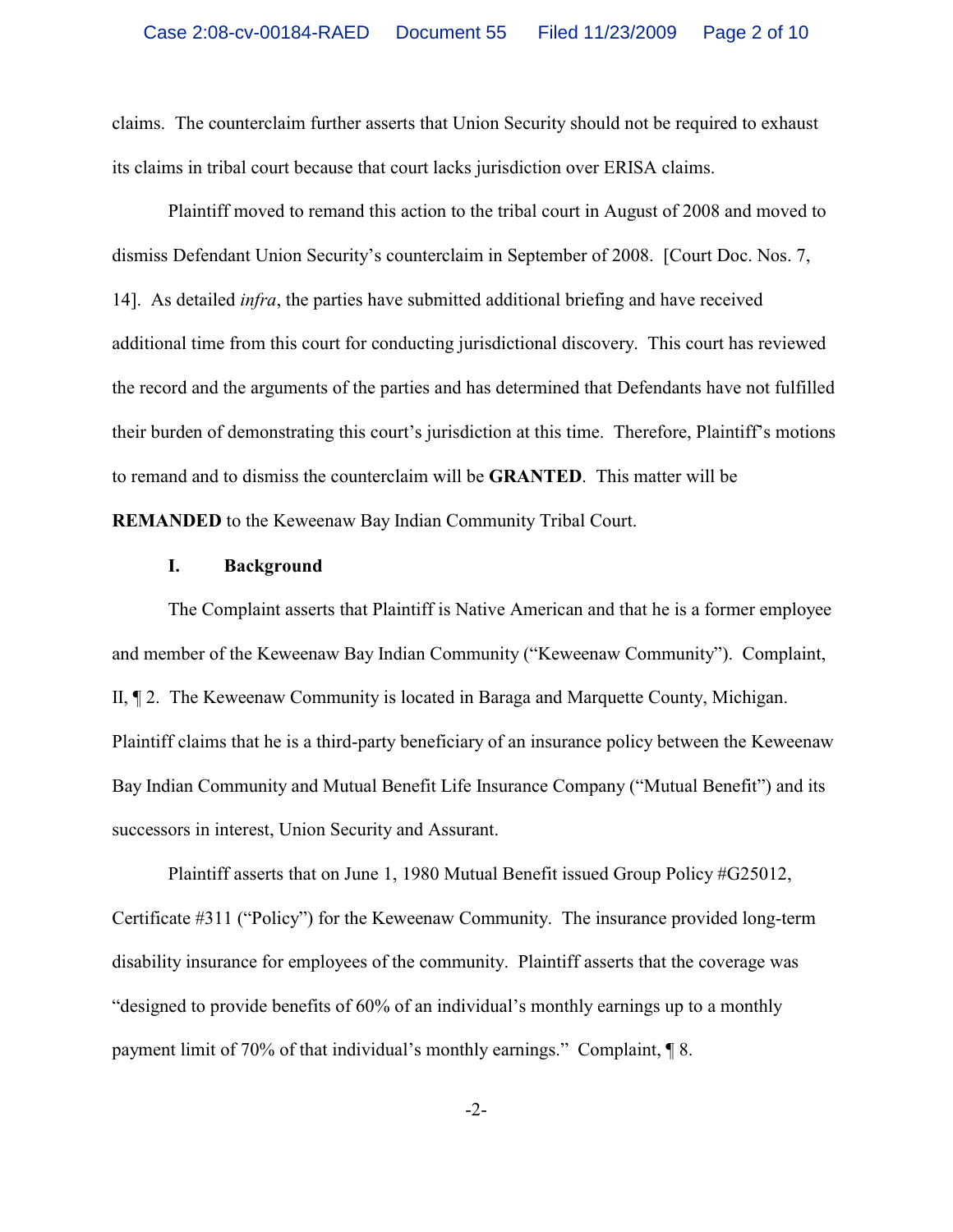Plaintiff contends that he was injured while he was working for the Keweenaw

Community on December 21, 1982. Complaint, ¶ 10. The injury allegedly led to his permanent disability. He asserts that at the time of his injury, his monthly earnings were \$2,433.98 and that his monthly insurance benefits should have been \$1,460.39. Plaintiff asserts that the Policy provided that increases in Social Security benefits pursuant to the Social Security Act would not affect the amount of benefits available pursuant to the Policy. Complaint, ¶¶ 9, 11. He seeks damages for the underpayment of his disability insurance, as well as damages for lost business opportunity, punitive damages and exemplary damages.

Defendants removed Plaintiff's case to this court, claiming that Plaintiff's claims are preempted by ERISA and that, as such, the tribal court lacks jurisdiction over Plaintiff's claims. On August 8, 2008 Plaintiff moved to remand the case to tribal court. [Court Doc. No. 7]. Defendant Union Security filed its answer and a counterclaim on August 21, 2008. [Court Doc. Nos. 10, 11]. Defendant opposed the motion to remand on August 25, 2008. [Court Doc. No. 12]. Plaintiff moved to dismiss Defendant Union Security's counterclaim on September 10, 2008. [Court Doc. No. 14].

On October 14, 2008 this court denied the Defendants' motion to strike the Plaintiff's reply brief and granted the Defendants the right to file a surreply brief regarding the motion to remand. [Court Doc. No. 20]. The court further explained to the parties in its memorandum and order that it needed further evidentiary support to determine whether to grant the motion to remand and the motion to dismiss the counterclaim. *See id.* The court ordered the parties to supply it with additional briefing and factual records by November 14, 2008. *Id.*

The Plaintiff subsequently moved for an extension of time until December 5, 2008 to file

-3-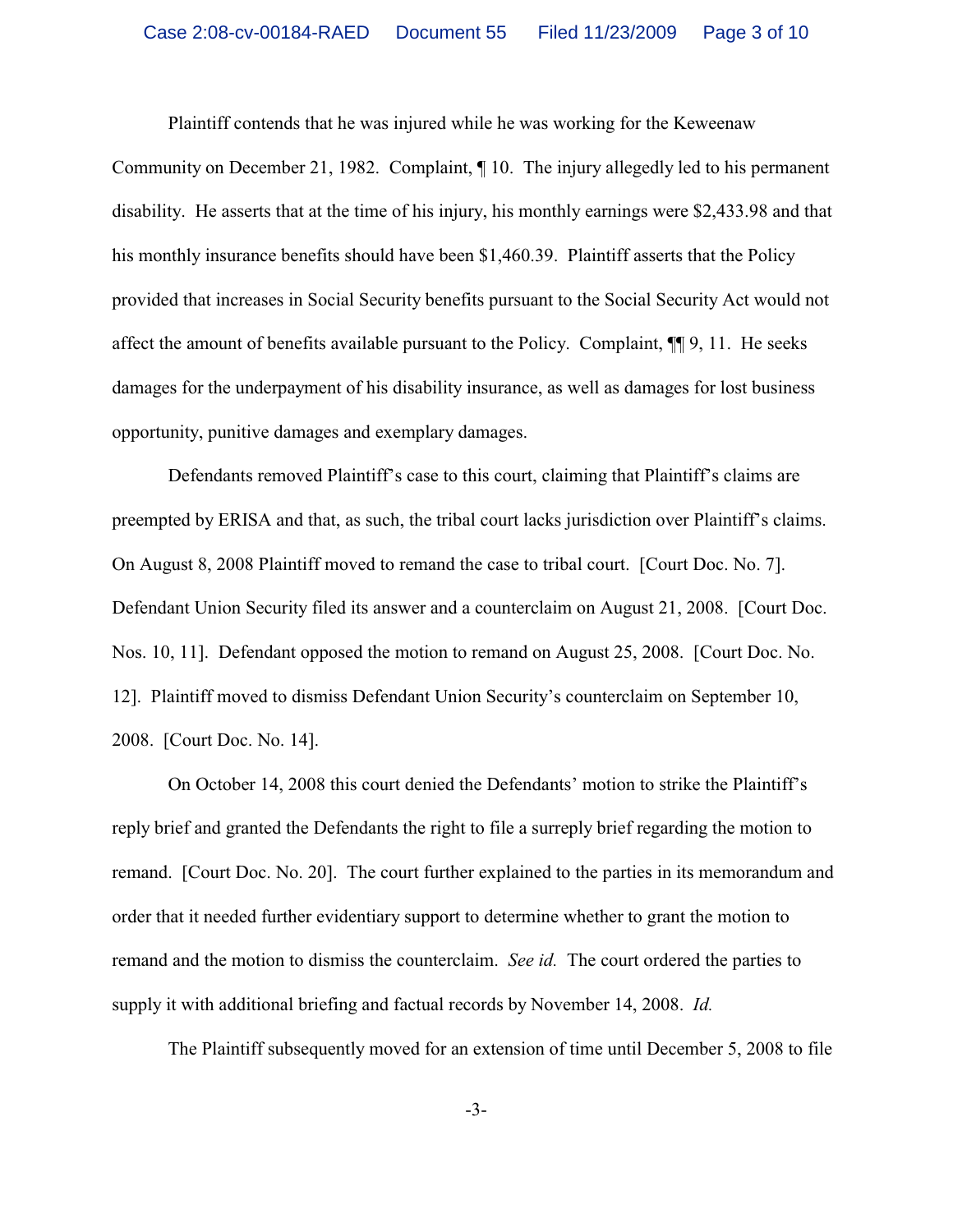his briefing and evidence. [Court Doc. No. 24]. This court granted the request for extension of time. [Court Doc. No. 25]. Defendants then requested another extension of time in which to file the requested briefing until December 12, 2008. [Court Doc. No. 26]. The court again granted the requested extension of time. [Court Doc. No. 27].

On December  $12<sup>th</sup>$  and  $13<sup>th</sup>$  the parties filed their supplemental briefing and evidence pertaining to the motions to remand and to dismiss. *See* [Court Doc. Nos. 28, 29]. On December 23, 2008 Defendants filed a motion for leave to conduct jurisdictional discovery and to file a response to plaintiff's supplemental briefing. [Court Doc. No. 33]. This court ordered the parties to file their responses to Defendants' motion by January 14, 2009 and set the motion for a hearing before the U.S. Magistrate Judge on January 21, 2009. [Court Doc. No. 35].

The minutes of the subsequent hearing on the motion for discovery note that the "court finds some jurisdictional discovery is necessary and asks counsel to work out proposed discovery plan. . . ." [Court Doc. No. 37]. On January 26, 2009 the parties submitted a proposed order regarding a discovery plan to the court. [Court Doc. No. 38]. The proposed order suggested a 180-day period of time for additional jurisdictional discovery. The court signed the proposed order on January 27, 2009. [Court Doc. No. 39].

On June 17, 2009 the parties convened for a telephonic status conference, and the court determined that the previous briefing schedule regarding jurisdiction should remain in effect. *See* [Court Doc. No. 44]. On August 26, 2009 Defendants filed a motion for an extension of time to complete discovery. [Court Doc. No. 49]. The motion sought an additional 90 days for jurisdictional discovery and then another 30 days following the close of such discovery for filing a response to the Plaintiff's supplemental brief. *Id.* On August 28, 2009 this court ordered

-4-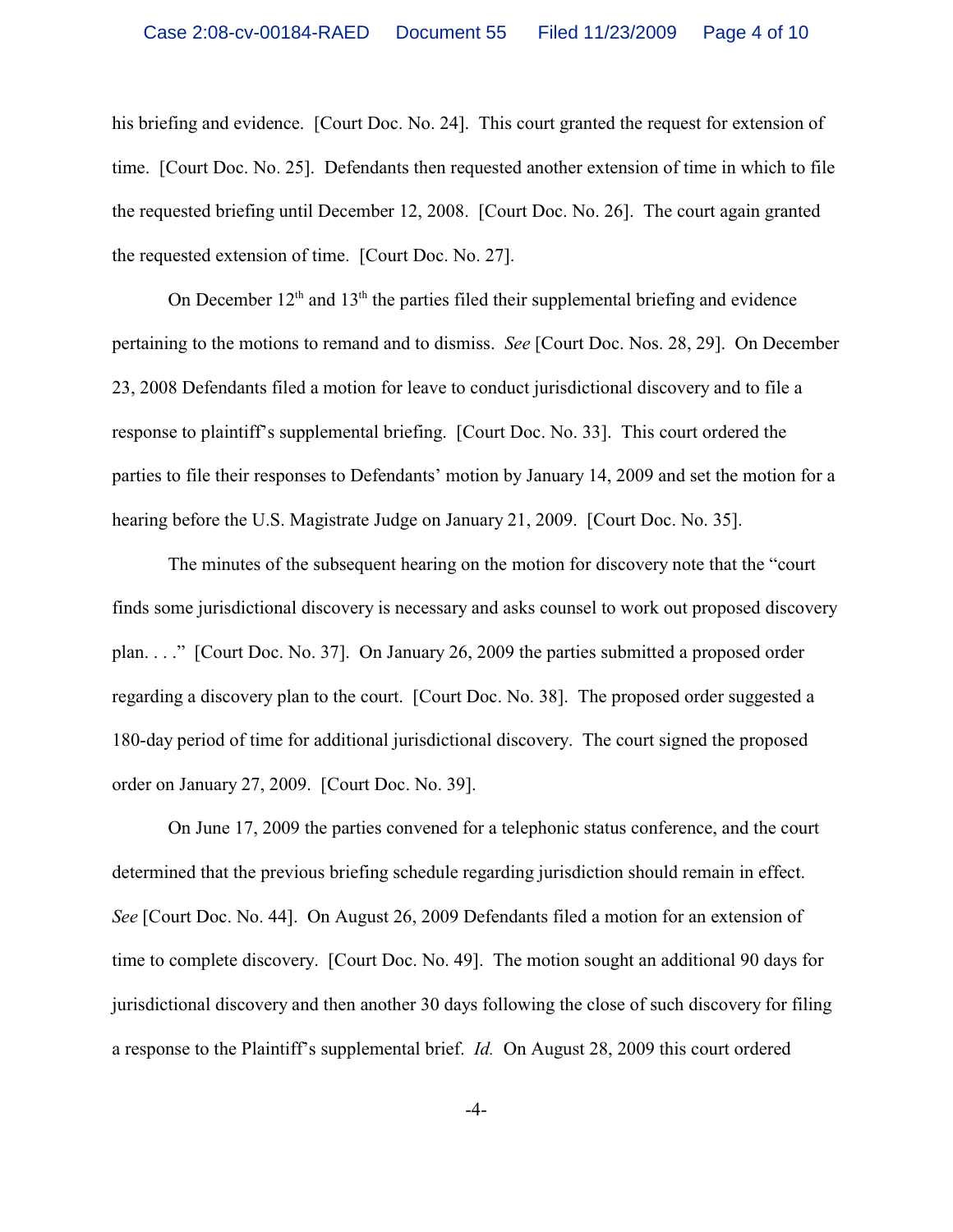responses to the motion for an extension of time for discovery to be filed by September 11, 2009. [Court Doc. No. 51]. On September 30, 2009 the court issued a notice of status conference regarding the Plaintiff's failure to respond to the Defendants' August  $26<sup>th</sup>$  motion. [Court Doc. No. 52]. On October 6, 2009 the Plaintiff filed a notice of non-opposition to the Defendants' motion to extend the time for jurisdictional discovery. [Court Doc. No. 53]. On October 13, 2009 this court issued an order denying the motion for an extension of time to complete jurisdictional discovery and file an additional responsive brief. [Court Doc. No. 54]. Since this court's order on October 13, 2009 neither party has filed additional briefing or evidence relating to the question of this court's jurisdiction.

## **II. Analysis**

28 U.S.C. § 1441 governs the removal of actions generally. The statute states in relevant

part:

(a) Except as otherwise expressly provided by Act of Congress, any civil action brought in a State court of which the district courts of the United States have original jurisdiction, may be removed by the defendant or the defendants, to the district court of the United States for the district and division embracing the place where such action is pending....

(b) Any civil action of which the district courts have original jurisdiction founded on a claim or right arising under the Constitution, treaties or laws of the United States shall be removable without regard to the citizenship or residence of the parties. Any other such action shall be removable only if none of the parties in interest properly joined and served as defendants is a citizen of the State in which such action is brought. . . .

28 U.S.C. § 1441(a)-(b). Further, 28 U.S.C. § 1331 provides that "district courts shall have

original jurisdiction of all civil actions arising under the Constitution, laws, or treaties of the

United States." 28 U.S.C. § 1331. The defendant seeking removal has the burden of proving

jurisdiction in the district court. *See Williamson v. Aetna Life Ins. Co.*, 481 F.3d 369 (6<sup>th</sup> Cir.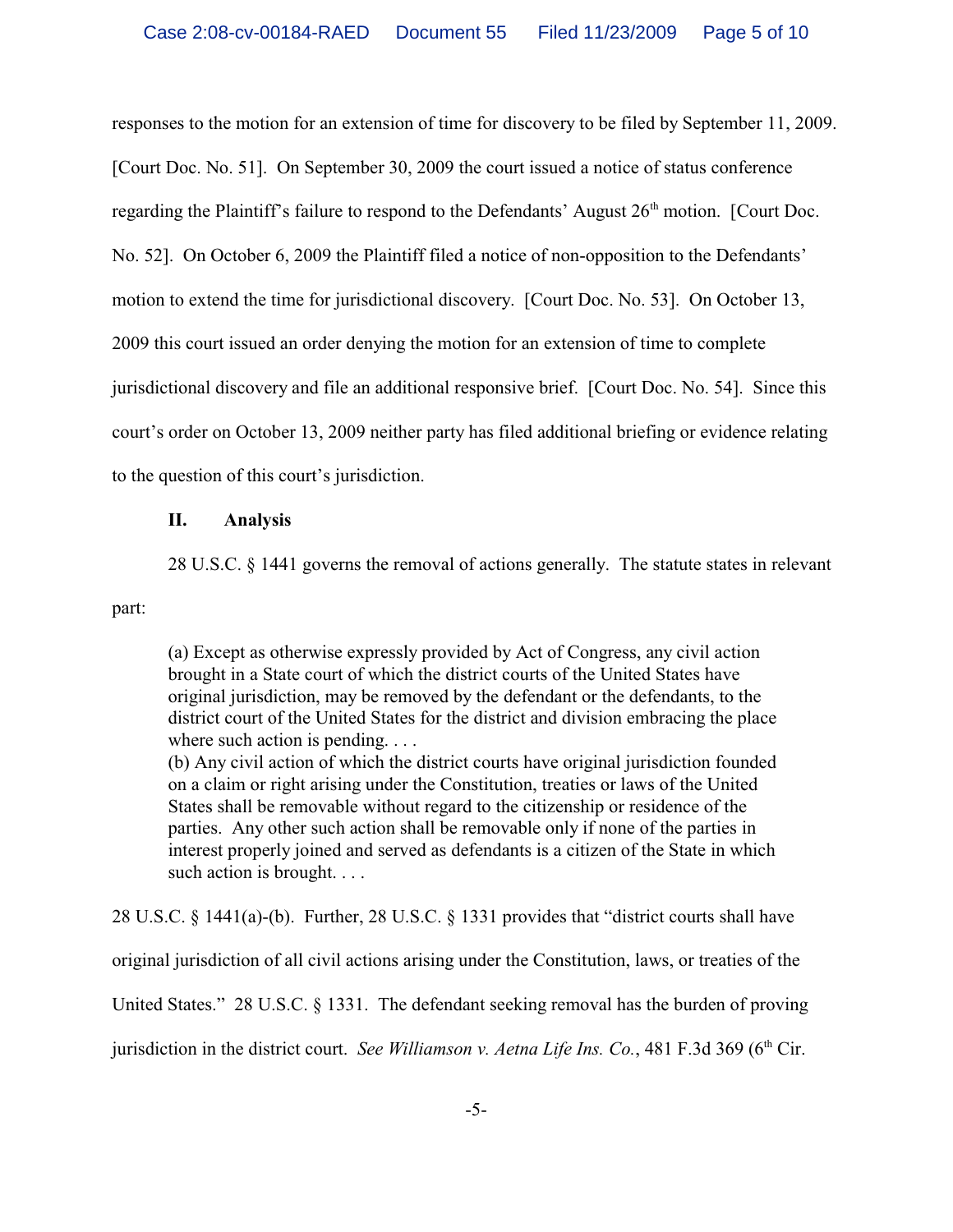2007). Further, " '[b]ecause lack of jurisdiction would make any decree in the case void and the continuation of the litigation in federal court futile, the removal statute should be strictly construed and all doubts resolved in favor of remand.'" *Eastman v. Marine Mech. Corp.*, 438 F.3d 544, 549-550 (6<sup>th</sup> Cir. 2006) (quoting *Brown v. Francis*, 75 F.3d 860, 864-65 (3d Cir. 1996)).

Defendants removed the case to this Court pursuant to 28 U.S.C. § 1331 and 28 U.S.C. §

1441(b) alleging federal question jurisdiction because Plaintiff's Complaint relates to rights

arising under the terms of a group long-term disability insurance policy governed exclusively by

ERISA, 29 U.S.C. § 1001 *et seq.* Defendants allege that because Plaintiff claims to be the

beneficiary of an "employee benefit plan" as that term is defined under ERISA, his remedy lies

solely with ERISA, 29 U.S.C. § 1132(a)(1)(B). 29 U.S.C. § 1132(a)(1)(B) provides that:

A civil action may be brought–

. . .

(1) by a participant or beneficiary–

(B) to recover benefits due to him under the terms of his plan, to enforce his rights under the terms of the plan, or to clarify his rights to future benefits under the terms of the plan; . . .

29 U.S.C. § 1132(a)(1)(B). ERISA applies to employee benefit plans "established or maintained by any employer engaged in commerce or in any industry or activity affecting commerce . . ." 29 U.S.C. § 1003(a)(1). Governmental plans, among others, are excluded from coverage under ERISA. 29 U.S.C. § 1003(b)(1).

In 2006 Congress amended ERISA to exclude tribal benefit plans from ERISA's coverage. *See* 29 U.S.C. § 1003(b)(1). Congress amended the definition of "governmental plan" to include: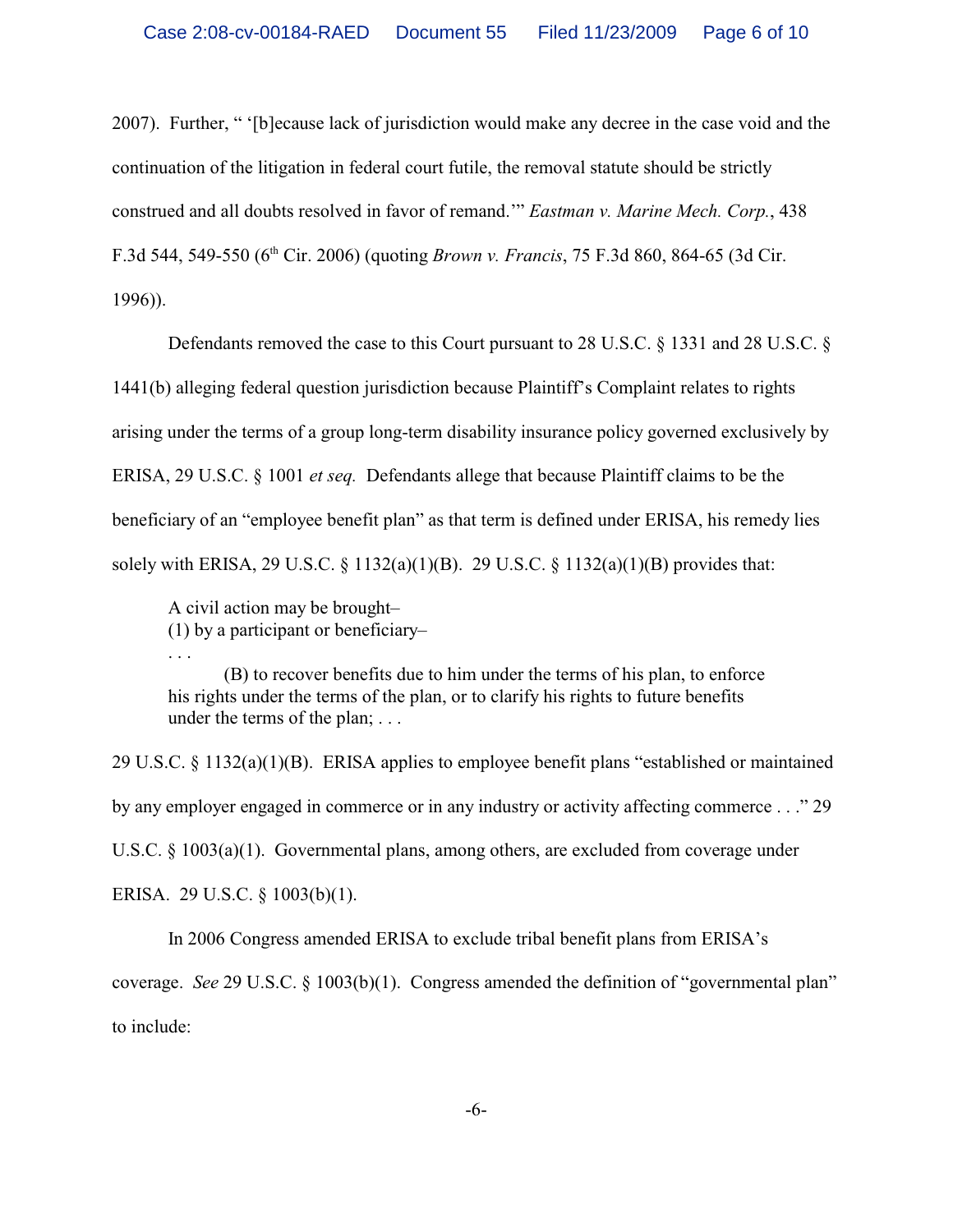a plan which is established and maintained by an Indian tribal government . . . a subdivision of an Indian tribal government . . . or an agency or instrumentality of either, and all of the participants of which are employees of such entity substantially all of whose services as such an employee are in the performance of essential governmental functions but not in the performance of commercial activities.

29 U.S.C. § 1002(32). However, this amendment was included as § 906 of the overall Pension

Protection Act, Pub. L. No. 109-280, 120 Stat. 780 (2006), and at least one federal district court

has found that the amendment does not apply retroactively. *Dobbs v. Anthem Blue Cross and*

*Blue Shield*, No. 04-cv-02283-LTB, 2007 WL 2439310, \*3 (D. Col. Aug. 23, 2007).

Defendants argue that Plaintiff's claims in tribal court are pre-empted by ERISA and that

the tribal court has no jurisdiction over such claims. 29 U.S.C.  $\S$  1144(a) states in part, "... the

provision of this subchapter . . . shall supersede any and all State laws insofar as they may now or

hereafter relate to any employee benefit plan described in section 1003(a) of this title and not

exempt under section 1003(b) of this title."

Further, 29 U.S.C. § 1132(e) provides:

(1) Except for actions under subsection  $(a)(1)(B)$  of this section, the district courts of the United States shall have exclusive jurisdiction of civil actions under this subchapter brought by the Secretary or by a participant, beneficiary, fiduciary, or any person referred to in section  $1021(f)(1)$  of this title. State courts of competent jurisdiction and district courts of the United States shall have concurrent jurisdiction of actions under paragraphs  $(1)(B)$  and  $(7)$  of subsection (a) of this section.

29 U.S.C. § 1132(e).

As stated in its memorandum and order in October of 2008, the court concludes there are two essential considerations at issue here. The first, raised in plaintiff's motion for remand, is whether removal was improper because 28 U.S.C. § 1441 allegedly does not provide for removal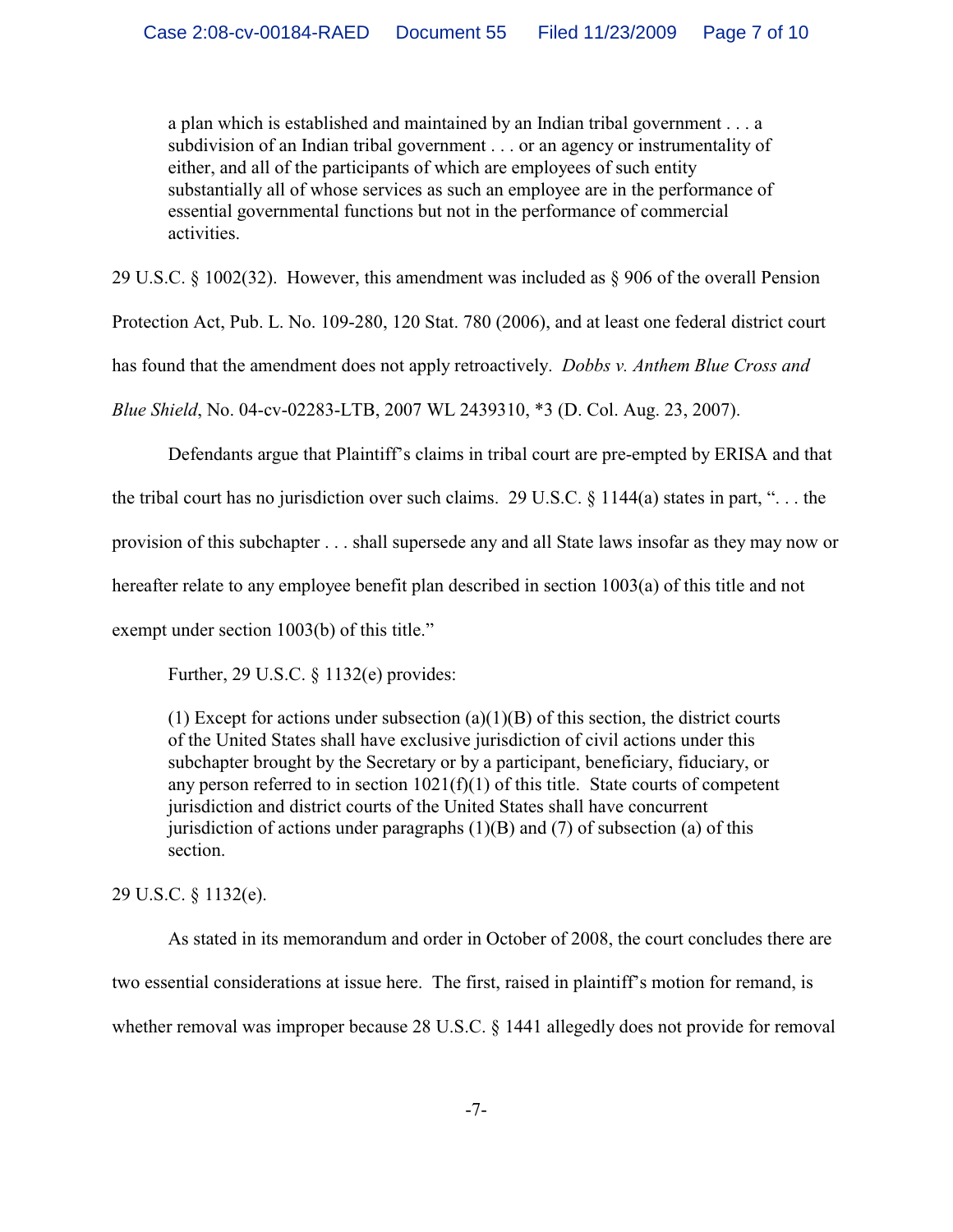from tribal court. This question further implicates whether Plaintiff's claims are ERISA claims. The second major issue relates to whether, despite this court having jurisdiction over Plaintiff's claims, the court must remand the case to tribal court for the tribal court to determine its own jurisdiction. Plaintiff relies on the theory of tribal exhaustion and comity in support of his motion to dismiss the counterclaim.

The Defendants have had nearly a year to support their opposition to the motion to remand and have failed to demonstrate jurisdiction in this court. Defendants have not persuaded this court that it should not remand the case to the tribal court for the tribal court to conduct a review of its own jurisdiction. There are significant questions remaining regarding whether 28 U.S.C. § 1441 permits removal of cases from tribal court, whether Plaintiff's claims are indeed subject to complete pre-emption pursuant to ERISA, and whether the tribal exhaustion doctrine applies. *See White Tail v. Prudential Ins. Co. of America*, 915 F.Supp. 153 (D. N.D. 1995); *see also Williams-Willis v. Carmel Financial Corp.*, 139 F.Supp.2d 773 (S.D. Miss. 2001). Therefore, Defendants have not sustained their burden of demonstrating jurisdiction, and the court must construe any doubt in favor of remand. *See Eastman*, 438 F.3d at 549-50. For this

reason, Plaintiff's action will be **REMANDED** to the Keweenaw Bay Tribal Court for

determination of its jurisdiction over this matter.

Defendant Union Security has also brought a counterclaim for Declaratory Judgment pursuant to 28 U.S.C. § 2201 seeking an order that determines that this court is the exclusive forum for resolution of Plaintiff's claims and that denies Plaintiff's claims pursuant to ERISA. The Declaratory Judgment Act states in relevant part:

In a case of actual controversy within its jurisdiction . . . any court of the United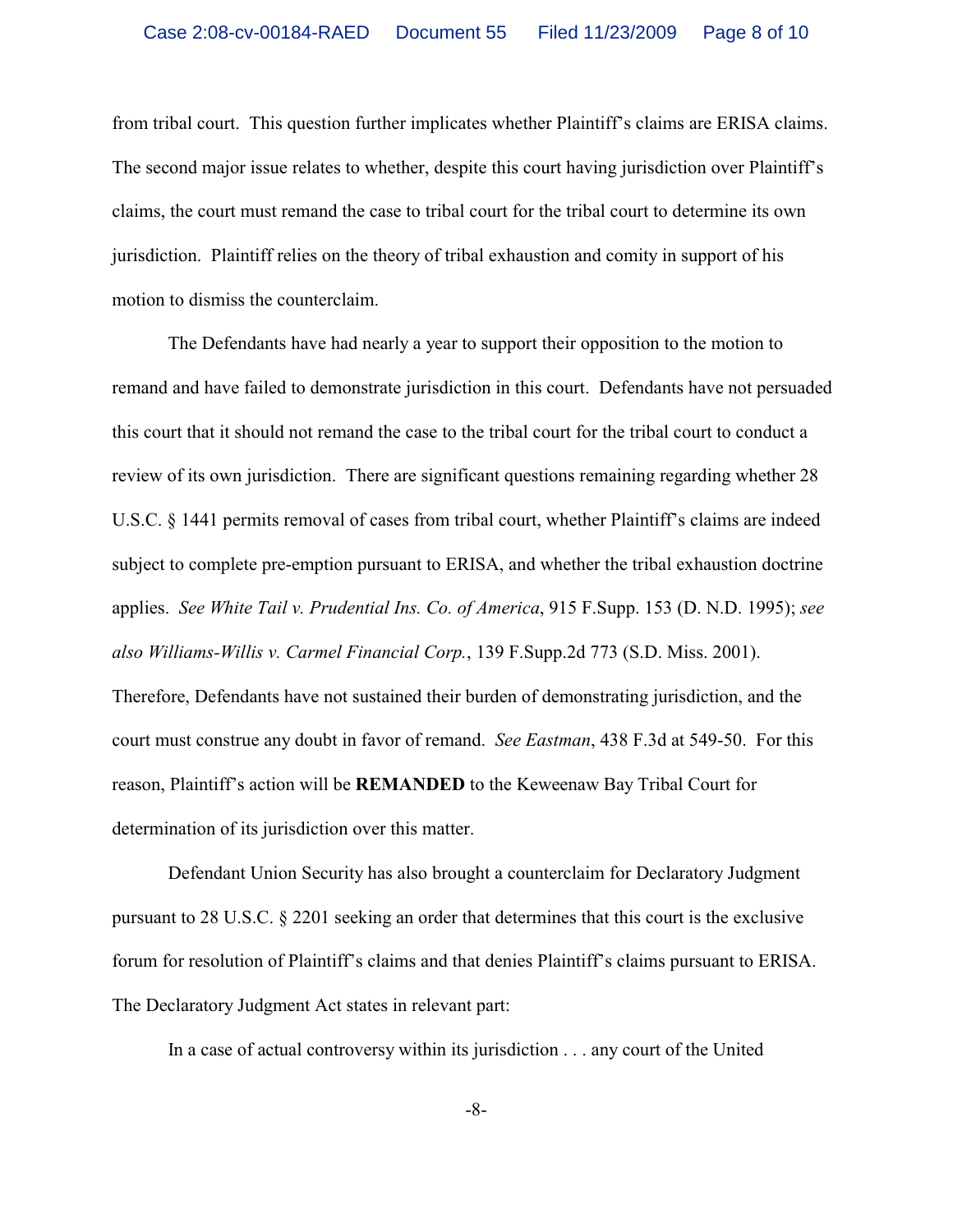States, upon the filing of an appropriate pleading, may declare the rights and other legal relations of any interested party seeking such declaration, whether or not further relief is or could be sought. Any such declaration shall have the force and effect of a final judgment or decree and shall be reviewable as such.

28 U.S.C. § 2201(a). The Sixth Circuit has clarified that exercising jurisdiction pursuant to the

Declaratory Judgment Act is purely discretionary:

The Supreme Court has indicated that this act "confer[s] on federal courts unique and substantial discretion in deciding whether to declare the rights of litigants." In passing the act, Congress "created an opportunity, rather than a duty, to grant a new form of relief to qualifying litigants." District courts must be afforded substantial discretion to exercise jurisdiction "in the first instance, because facts bearing on the usefulness of the declaratory judgment remedy, and fitness of the case for resolution, are peculiarly within their grasp."

*Scottsdale Ins. Co. v. Flowers,* 513 F.3d 546, 554 (6<sup>th</sup> Cir. 2008) (quoting *Wilton v. Seven Falls* 

*Co.*, 515 U.S. 277, 289-90, 115 S.Ct. 2137 (1995)); *see also Bituminous Cas. Corp. v. J&L*

*Lumber Co., Inc.*, 373 F.3d 807, 812 (6<sup>th</sup> Cir. 2004) (noting that "[e]xercise of jurisdiction under

the Declaratory Judgment Act, 28 U.S.C. § 2201(a) is not mandatory").

The Sixth Circuit generally considers five factors when determining whether a case is

suitable for declaratory judgment:

(1) whether the judgment would settle the controversy; (2) whether the declaratory judgment action would serve a useful purpose in clarifying the legal relations at issue; (3) whether the declaratory remedy is being used merely for the purpose of "procedural fencing" or "to provide an arena for a race to res judicata"; (4) whether the use of a declaratory action would increase the friction between our federal and state courts and improperly encroach on state jurisdiction; and (5) whether there is an alternative remedy that is better or more effective.

*Bituminous Cas. Corp.*, 373 F.3d at 813 (quoting *Scottsdale Ins. Co. v. Roumph*, 211 F.3d 964,

968 (6<sup>th</sup> Cir. 2000); *see also, Grand Trunk W.R. Co. v. Consolidated Rail Corp.*, 746 F.2d 323,

 $326$  (6<sup>th</sup> Cir. 1984). The court concludes that at least three of the above factors weigh in favor of